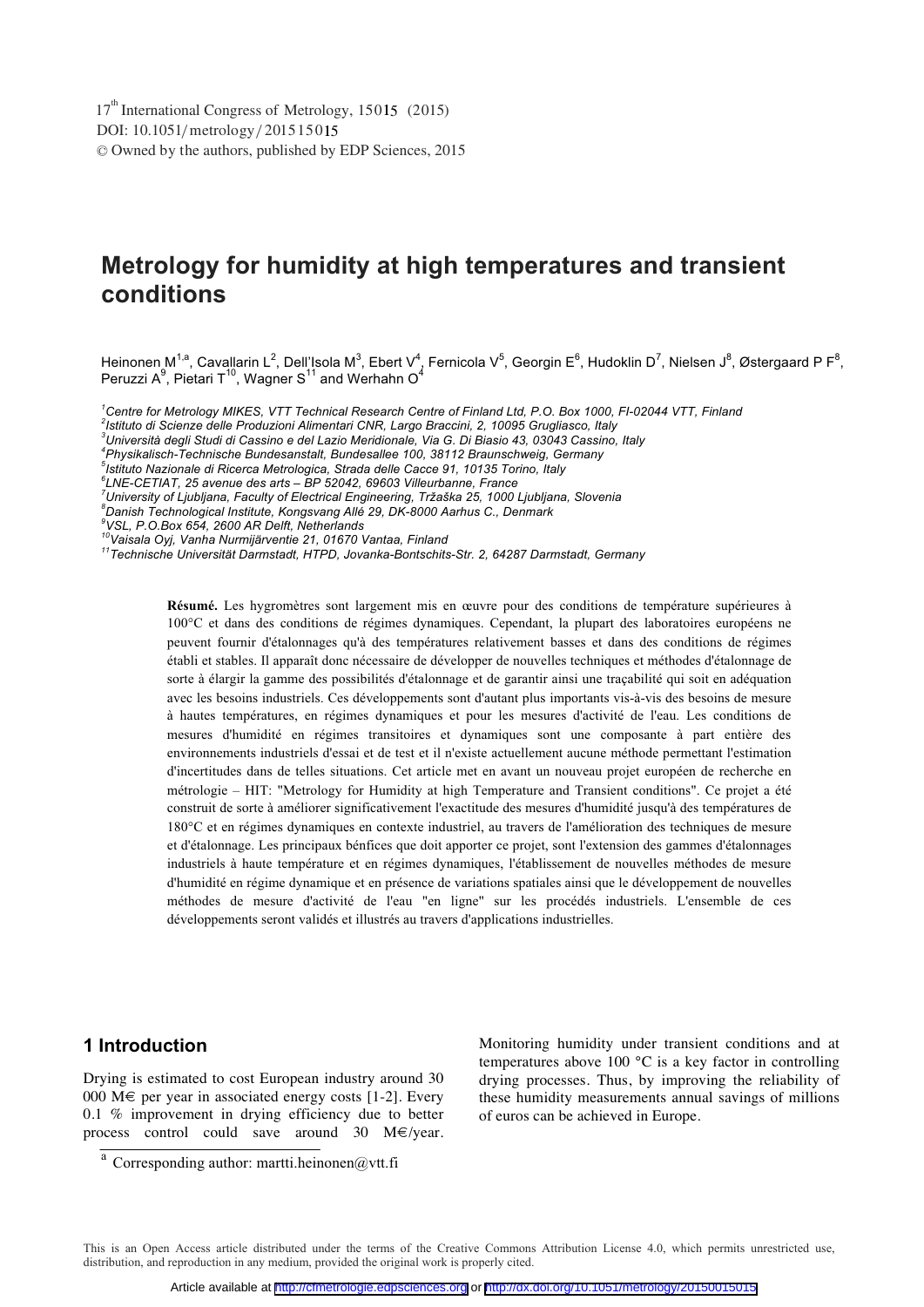The quality and shelf life of pharmaceutical products are significantly affected by the humidity of the ambient air during manufacturing and storage. Pharmaceutical companies allocate significant resources in order to maintain high quality monitoring of humidity in their production premises and storage facilities. These companies are therefore seeking more efficient calibration methods for humidity sensors and improved methods for spatial humidity monitoring under transient conditions to achieve savings both in costs and materials.

The food industry is the second largest manufacturing sector in the EU with a total manufacturing turnover of over 900 billion euros [3]. Drying and baking are key processes in this sector, and water activity is a key parameter in controlling the quality of food and feed products. In order to determine water activity, material samples are taken from the process and measured using laboratory analysers. A significant quantity of material is wasted because of slow feedback, and the optimisation of energy consumption is limited by the larger safety margins that are required due to uncertainties which are increased by sampling errors and transient conditions.

More than 180 accredited industrial laboratories in Europe calibrate hygrometers [4] for their customers but none of them can perform calibrations at temperatures above 100 °C or under transient conditions because appropriate methods and techniques are not available. Furthermore, there is no measurement technology available for monitoring fast humidity transients at temperatures above 100 °C. Dynamic humidity measurements are an integral part of the environmental tests for various industrial products but no proper methods exist to estimate their uncertainty.

This paper outlines the research to be carried out within the HIT project (14IND11 "Metrology for Humidity at High Temperatures and Transient conditions") that was selected to be funded in the Call 2014 – Industry of the European Metrology Programme for Innovation and Research (EMPIR).

# **2 Objectives of the research**

There are five main objectives in this research:

- 1. To develop humidity calibration methods and procedures for industrial use for air temperatures above 100 °C and absolute pressures from 0.5 to 6 bar. The uncertainty levels appropriate for relevant applications (typically less than 2 %rh) will be achieved with the minimum additional work load and equipment costs.
- 2. To develop humidity calibration methods and procedures for industrial use applicable to transient conditions. The same uncertainty level should be achieved as when performed under steady state conditions but the time needed for the calibration will be shorter by at least 50 %.
- 3. To develop humidity measurement techniques and procedures for the accurate monitoring of temporal and spatial humidity variations in selected applications. The applications include monitoring fast humidity transients in process environments with temperatures up to 180 °C and detection of the influence of microbiological processes on the transient humidity conditions within small samples. The target relative uncertainty for the water vapour amount fraction at high temperatures is 5 %, and the uncertainty for the relative humidity measurements will be less than 2 %rh.
- 4. To develop water activity measurement techniques for in-line measurement applications - with a measurement uncertainty smaller than 0.02 - and to develop methods for establishing the traceability link between water activity and water mass fraction measurements including the development of tools for analysing error sources in water activity measurements which are an integral part of sorption isotherm measurements.

# **3 Implementation of the project**

The research will be carried out in a project starting in September 2015 and ending 2018 by 15 partner organisations. The work is carried out in three technical work packages while two other work packages are for creating impact and managing the project.

### **3.1. Project partners**

To achieve the ambitious objectives of the project, a versatile group of metrology institutes, universities and industrial companies bring their expertise to this research consortium. As shown in Table 1, four partners are industrial companies and eight partners are national metrology institutes

In addition, several companies and research institutes will contribute to the research as official collaborators.

### **3.2 Organisation**

The work package 1 will result the targeted advancements in calibration methods, i.e. the objectives 1 and 2. New measurement methods for humidity transients and water activity will be developed in the work package 2. The developments of these two work packages will be demonstrated in industrial applications within the work package 3. To achieve significant improvement in the accuracy of industrial humidity measurements at high temperatures up to 180 °C and transient conditions the consortium will prepare guidelines and organise trainings, feed input to relevant the standardisation committees, collaborate with industrial stakeholders and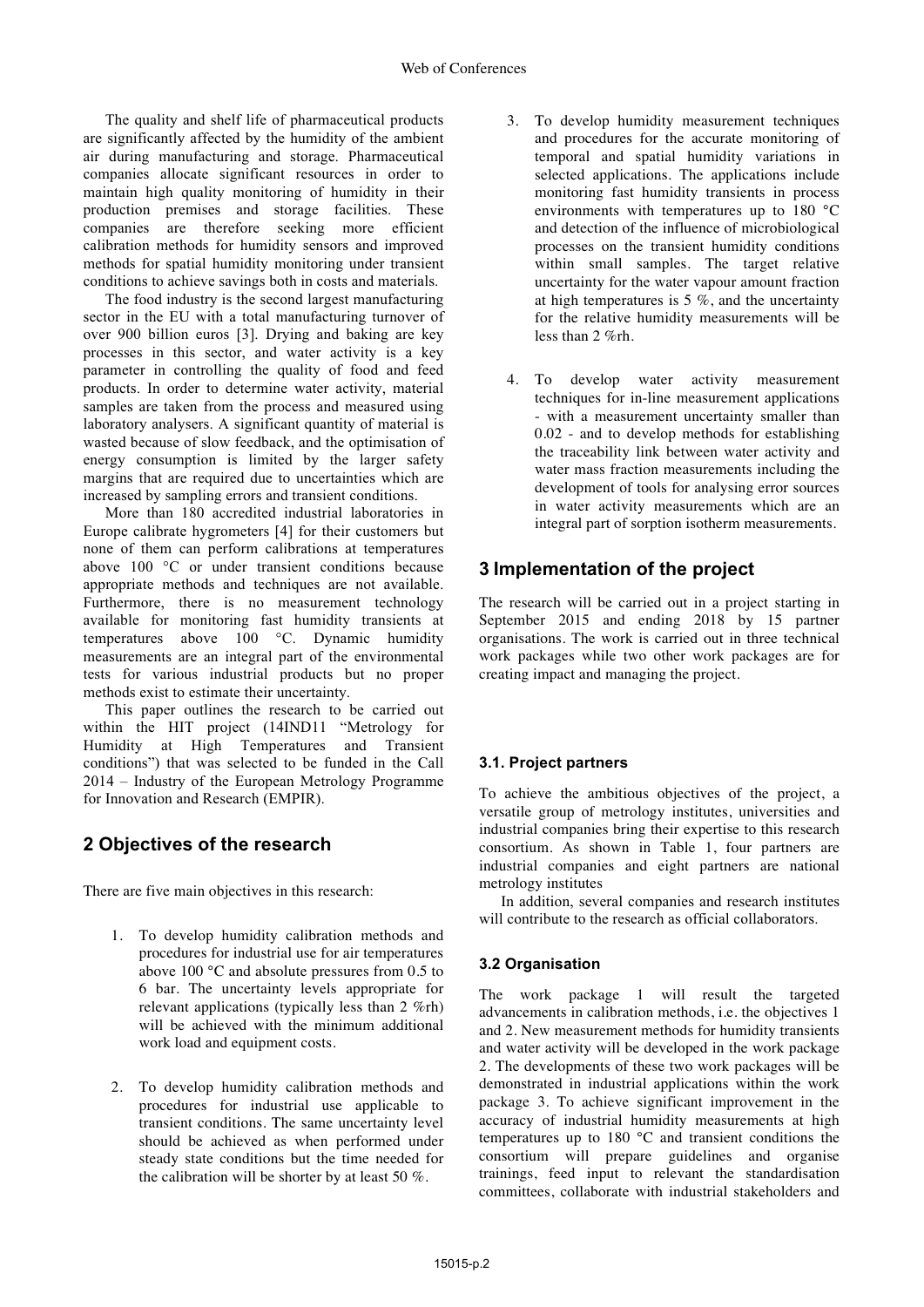publish results in various media within the work package 4. The organisation is summarised in Figure 1.

| Table 1. Partners of the HIT project. |  |  |  |
|---------------------------------------|--|--|--|
|---------------------------------------|--|--|--|

| Partner                                                                     | Country            |
|-----------------------------------------------------------------------------|--------------------|
| Centre for Metrology MIKES,<br>VTT Technical Research Centre of Finland Ltd | Finland            |
| Centre Technique des Industries Aérauliques et<br>Thermiques (CETIAT)       | France             |
| Delta Dansk Elektronik, Lys & Akustik<br>(DELTA)                            | Denmark            |
| Danish Technological Institute (DTI)                                        | Denmark            |
| Istituto Nazionale di Ricerca Metrologica<br>(INRIM)                        | Italy              |
| Physikalisch-Technische Bundesanstalt (PTB)                                 | Germany            |
| University of Ljubljana, Faculty of Electrical<br>Engineering (UL)          | Slovenia           |
| VSL B.V. (VSL)                                                              | <b>Netherlands</b> |
| Consiglio nazionale delle ricerche (CNR)                                    | Italy              |
| GBV Impianti srl                                                            | Italy              |
| Van Schaik Innovation Handling B.V.                                         | <b>Netherlands</b> |
| Michell BeNeLux                                                             | <b>Netherlands</b> |
| Technische Universität Darmstadt (TU-DA)                                    | Germany            |
| Università degli Studi di Cassino e del Lazio<br>Meridionale (UNICLAM)      | Italy              |
| Vaisala Oyj                                                                 | Finland            |



**Figure 1.** Organisation of the HIT project.

#### **3.3 Methods**

#### *3.3.1 Development of new calibration methods*

Various relative humidity sensors will be tested in static conditions in the temperature range up to 180 °C. Results of these tests will enable us to identify most practical calibration methods and procedures for use in industrial calibration laboratories. Aspects to be considered are validity of calibration results to measurement conditions, amount of additional work due to the extended temperature range and cost of investment to calibration equipment. To ensure SI traceability in the full range of temperature (up to 180  $^{\circ}$ C) and pressure (up to 6 bar), a new mass fraction vapour/steam generator will be developed.

To improve the applicability of calibration results to humidity measurements in transient conditions, new calibration procedures based on dynamic measurements will be studied using various humidity sensors. Application of dynamic measurements to improve the efficiency in calibration will also be studied and demonstrated by developing a new field humidity calibrator.

The humidity instruments to be used in the development of the calibration methods will include several types of impedance sensors, acoustic sensors and a laser spectroscopic hygrometer.

#### *3.3.2 Improved measurement methods*

To provide a reliable transfer standard for high temperature and transient humidity conditions, a new direct Tunable Diode Laser Absorption Spectroscopic (dTDLAS) hygrometer will be developed. Its response time will be well below 1 s.

A new approach will be developed for detecting the influence of microbiological processes on the transient humidity conditions within sterile petri dish samples stacked in a large climatic room. The new method will meet requirements of sterile environments and provide high spatial resolution. The measurement uncertainty will be better than 2 %rh.

For improving cost efficiency and product quality in food and feed processing, a reliable method for inline determination of water activity in the industry will be developed for the first time. This novel method will comprise traceable continuous temperature and samplebased sorption isotherm measurements and appropriate new simulation tools. The target uncertainty is smaller than 0.02.

#### *3.3.3 Demonstration in industry*

The applicability of the methods and measurement techniques developed in WP2 to selected industrial applications and the benefits provided by the improved humidity calibration techniques developed in WP1 will